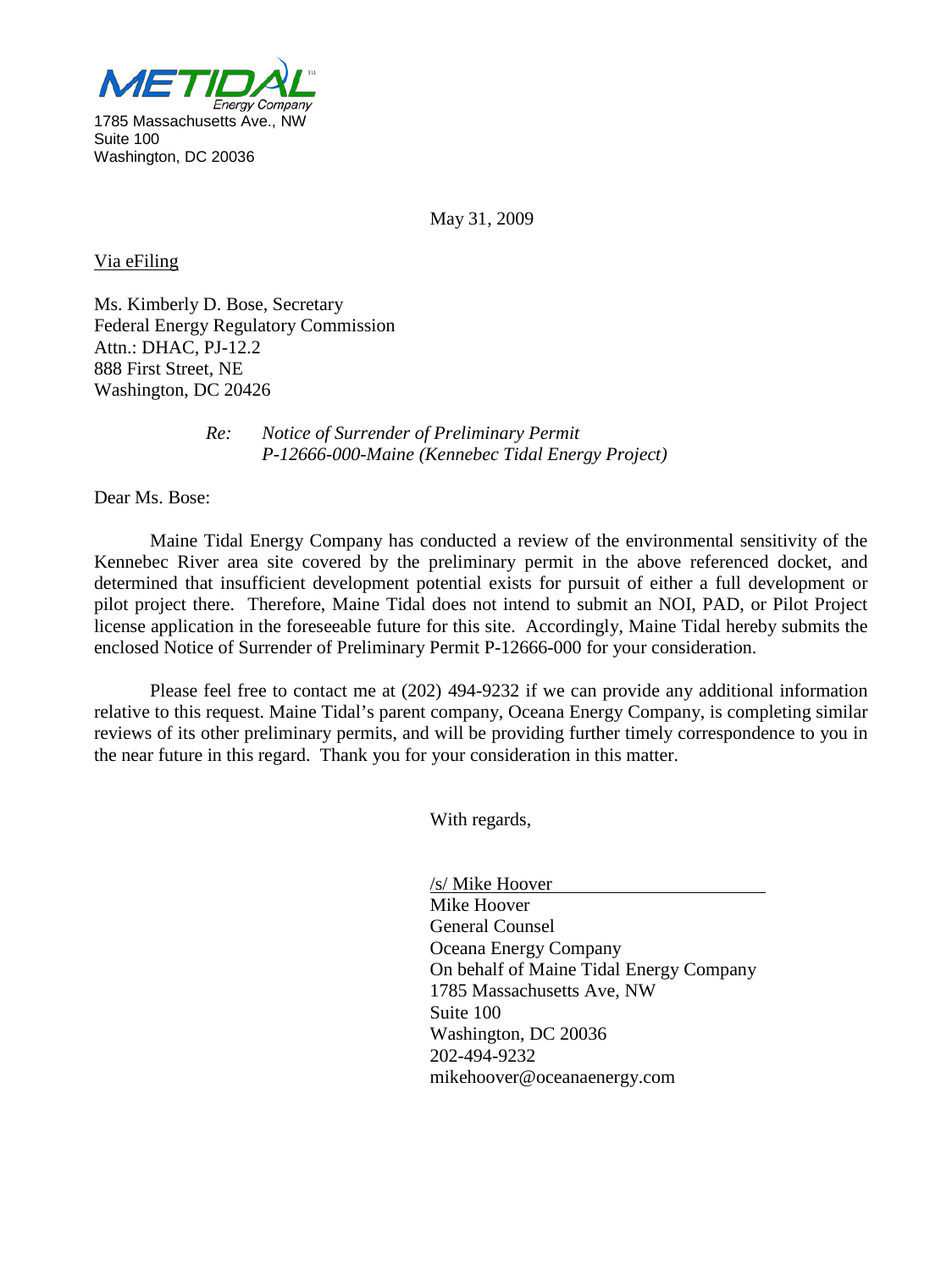## **BEFORE THE FEDERAL ENERGY REGULATORY COMMISSION** Kennebec River Tidal Energy Project P-12666-000 NOTICE OF SURRENDER OF PRELIMINARY PERMIT

Maine Tidal files this Notice of Surrender of Preliminary Permit for Project P-12666-000 pursuant to 18 CFR 4.84. The Commission issued the preliminary permit for Project P-12666-000 on June 24, 2008 for a three year period. Maine Tidal has conducted investigations on the development potential of the site, and determined to forego pursuit of either a full development or pilot project there. Therefore, Maine Tidal does not intend to submit an NOI, PAD, or Pilot Project license application in the foreseeable future for this site. Accordingly, Maine Tidal respectfully requests that the Federal Energy Regulatory Commission approve the surrender of the preliminary permit for Project P-12666- 000.